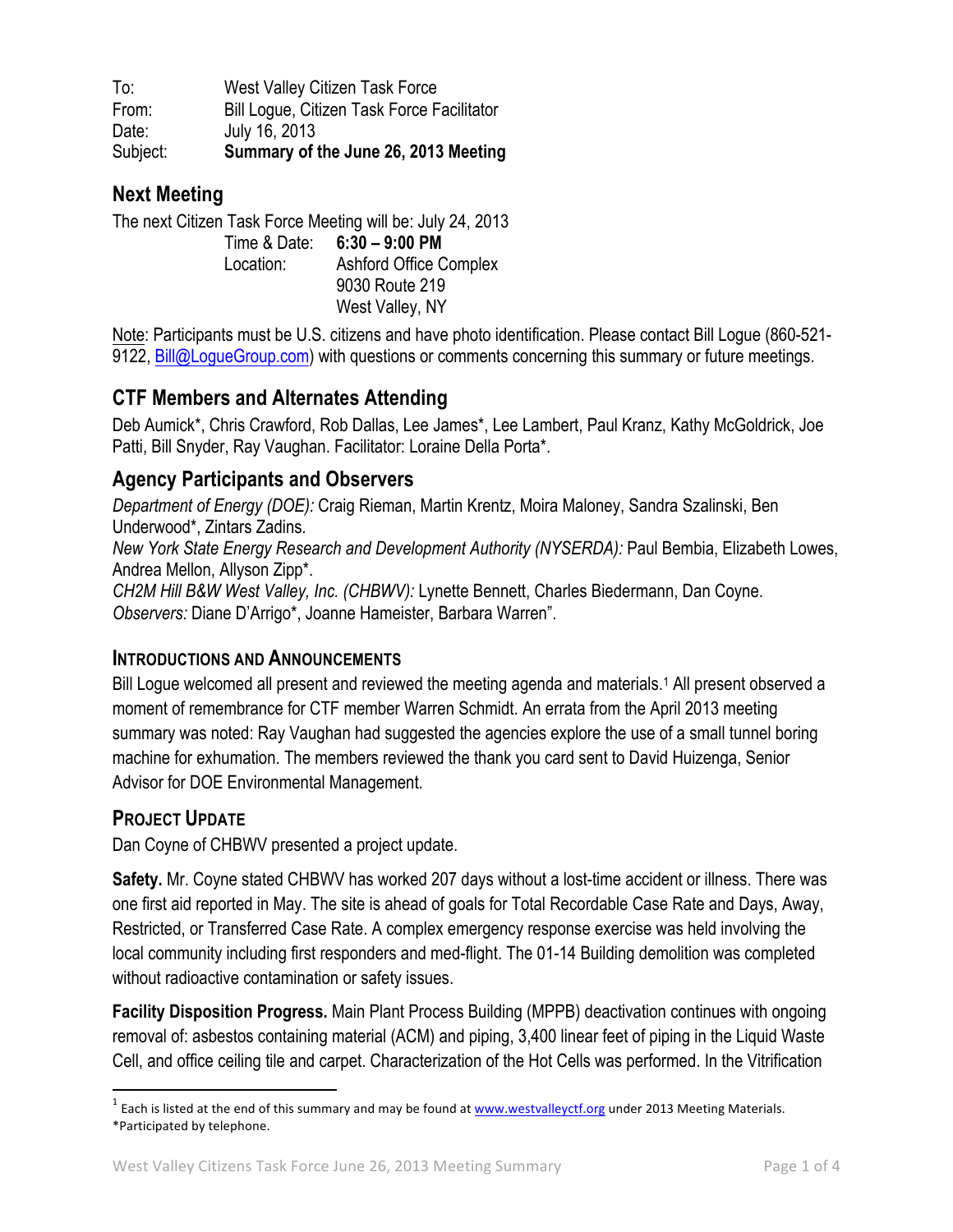Facility filters, debris and miscellaneous equipment were sized and packaged. The Vitrification Facility Cells may be used for decontaminating the High-Level Waste (HLW) canisters. The 01-14 Building Step 3 demolition is complete. One hundred intermodal shipping containers with demolition materials were shipped to Pennsylvania and Utah. The intermodals were received free from the Brookhaven Lab and a local transporter is providing services. Other Balance of Site Facility (BOSF) work continues including development of work instruction packages for demolition of the New Cooling Tower and Con Ed Building.

**Waste Operations/Disposition.** Legacy waste is being made ready for shipping with consolidation of Mixed Low-Level Waste (MLLW). With sequestration funding, eight workers have been temporarily recalled to assist in this work. The workers are receiving training and have a combined 92 years of experience. Mr. Coyne reviewed a summary of waste volumes shipped in May and to date for hazardous/universal waste, industrial waste, LLW and MLLW.

In the Remote Handled Waste Facility (RHWF) the 3C-2 dissolver vessel was size reduced with a plasma arc cutter and packaged for shipping. Sixteen drums of LLW and 8 drums of Remote-Handled TRU waste were generated. The process generates dust requiring changing filters bi-weekly. A question was asked about other site's experience with dust collection and plasma arc cutters. Mr. Coyne responded that the methodology was required because of the size of the vessel and very limited space to perform the work.

In response to a question later in the meeting, Mr. Coyne noted that wastes were being package in disposal eligible containers such that if a WIPP determination and/or a Greater-Than-Class-C determination would allow it, the wastes could be shipped to the appropriate disposal facility. Later in the meeting, he noted that Congressmen Reed and Pearce introduced an amendment to the Defense Authorization Act to allow for acceptance of WVDP waste at WIPP.

**Chemical Process Cell.** The washdown and packaging for shipment and disposal of the Brokk® machine is complete.

**HLW Canister Relocation Project.** Mr. Coyne reminded those present that the project involves retrieving the HLW canisters from storage in the MPPB, packaging them in containment vessels and relocating them to a storage pad elsewhere on the site. The contract is in place for cask and component construction and fabrication of the liners has begun.

The canisters emit approximately 2,700 R/hour; this requires remote work to avoid worker exposure. Remote test wiping of the tops of several canisters has occurred and they pass tests for gross alpha activity levels. The contract for HLW packaging/decontamination is likely to be awarded in July. The Request for Proposals for the storage pad construction is being finalized with construction in fall 2013. Some coordination issues on the pad design drawings were resolved. MPPB preparations are underway for the canister movement, as is procurement for two transporters, one to move the canisters and place them in casks in the MPPB and the other to move the casks to the pad. Other preparation include: soil borings in the MPPB, canister decontamination tests, removal of non-HLW from the canister movement path.

**Look Ahead.** The canister storage pad should be complete by October. By September, 75 shipments of legacy waste will be complete and, by October, 243 high moisture cement drums will be processed to make them shipment ready. By September the Vitrification Cell equipment cleanout will be complete. By the end of September removal of ACM from the lab, laundry and offices of the MPPB will be complete. He noted some of the legacy waste is from the 1980's. In May the old warehouse pad was demolished. The Counting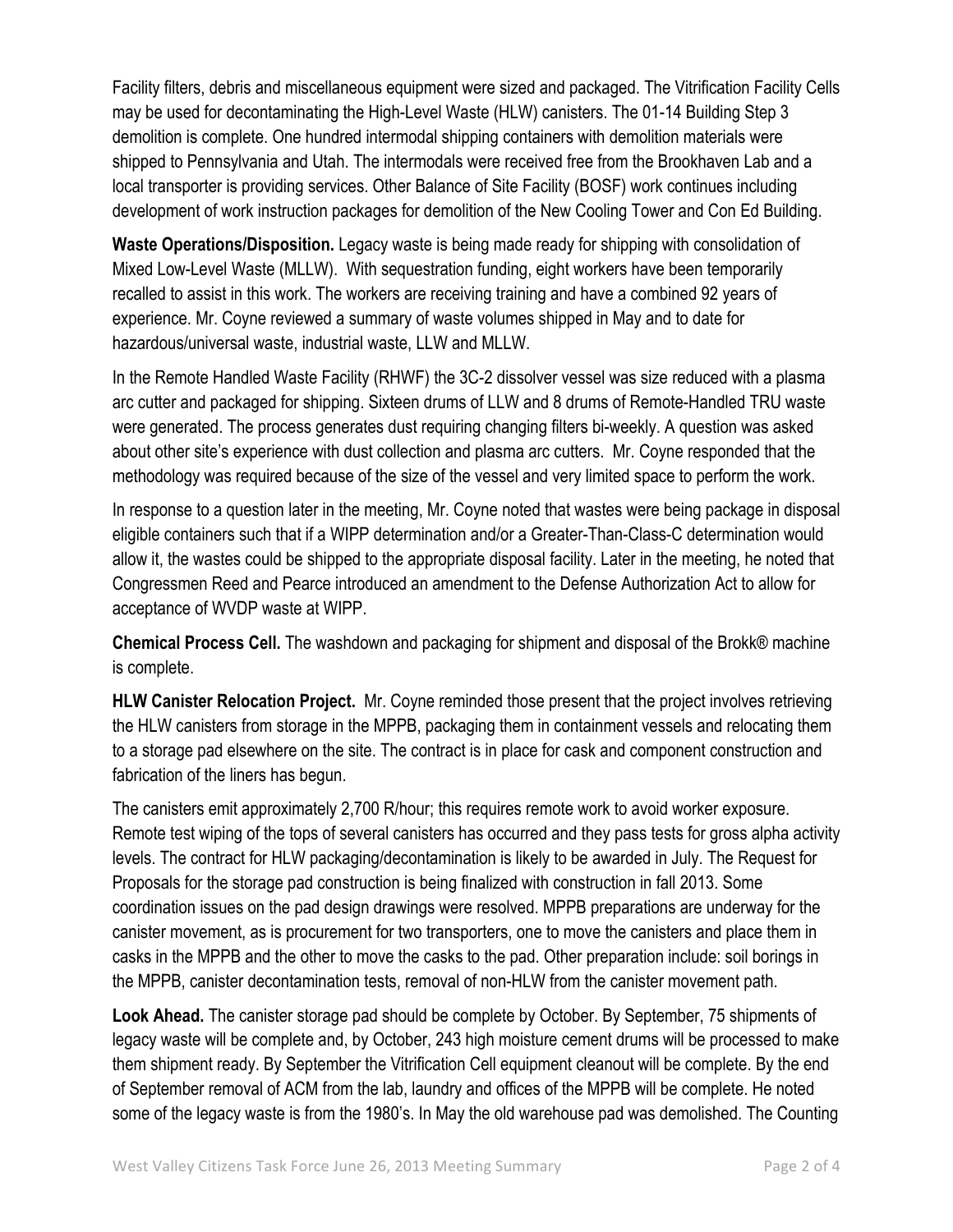Lab slab was demolished in June and the New Cooling Tower and Old Waste Water Treatment Facility will be demolished in July.

# **PHASE 1 STUDIES UPDATE**

Moira Maloney of DOE provided an update on the Phase 1 Studies Process. She noted that the three working groups have been on hold pending agency discussion on incorporating uncertainty into the Phase 1 Studies. The Erosion Working Group (EWG) and the Exhumation Working Group (EXWG) are being asked to resume work. The Engineered Barriers Working Group (EBWG) will remain on hold awaiting more progress from the other working groups.

The EWG has been authorized to complete two tasks by September: first to prepare a report on uncertainty estimates for a range of erosion prediction methodologies applied over a range of time (decade-millennial) and space (hillslope-watershed) scales. This will provide the agencies with additional information regarding the nature of uncertainty in erosion estimates. For the second task the EWG was asked to analyze their July 2012 study recommendations 1-3 (terrain analysis, age dating and paleoclimate, and recent erosion and deposition processes) to identify components likely to reduce uncertainty in erosion predictions regardless of erosion prediction methodology (gully vs. landscape models) or analytical framework (deterministic vs. probabilistic) used. This task relates more to field studies data collection which will be used for input parameters for the models and the effects on modeling. A goal is to get at issues of uncertainty regardless of the erosion model used.

The EXWG had been asked to develop recommendations relating to complete and partial tank and waste exhumation and the uncertainties and benefits of pilot exhumation activities. Their recommendations will include information on the nature of uncertainty related to study topics (e.g., radionuclide inventory) and address how studies characterize/reduce uncertainty to achieve agency consensus. Working group recommendations will be discussed with stakeholders and the Independent Scientific Panel (ISP). The agencies will then decide on a path forward.

Agency representatives responded to questions. The agencies anticipate feedback from the EWG and EXWG recommendations to be available to the agencies in September. The goal in having the working groups make these recommendations concerning uncertainty is to build agency consensus and ensure that the selected studies result in the "biggest bang for the buck" in terms of providing information that will help the agencies resolve technical issues that were identified in the 2010 FEIS and serving as one of many inputs in the Phase 2 decision.

# **CTF DISCUSSION ABOUT OUTREACH & MEMBERSHIP**

After CTF discussion concerning outreach to elected representatives over the summer, Lee James committed to providing possible dates for a meeting with Congressman Reed and sharing them with Chris Crawford who will coordinate will Bill Logue and Lynette Bennett of CHBWV on invitations to other federal and state elected officials and coordination with the agencies. Possible agenda items include funding, waste disposition for both TRU and HLW, erosion concerns and reminding officials of the CTF position with respect to what is happening on the site on Phase 1 and the Phase 2 cleanup decision. CTF members could make a brief presentation and a site tour could be offered. This will be adapted depending on which and how many elected representatives agree to meet. A member suggested that if a decision could be arrived at concerning orphan wastes it could save significant costs in onsite canister storage.